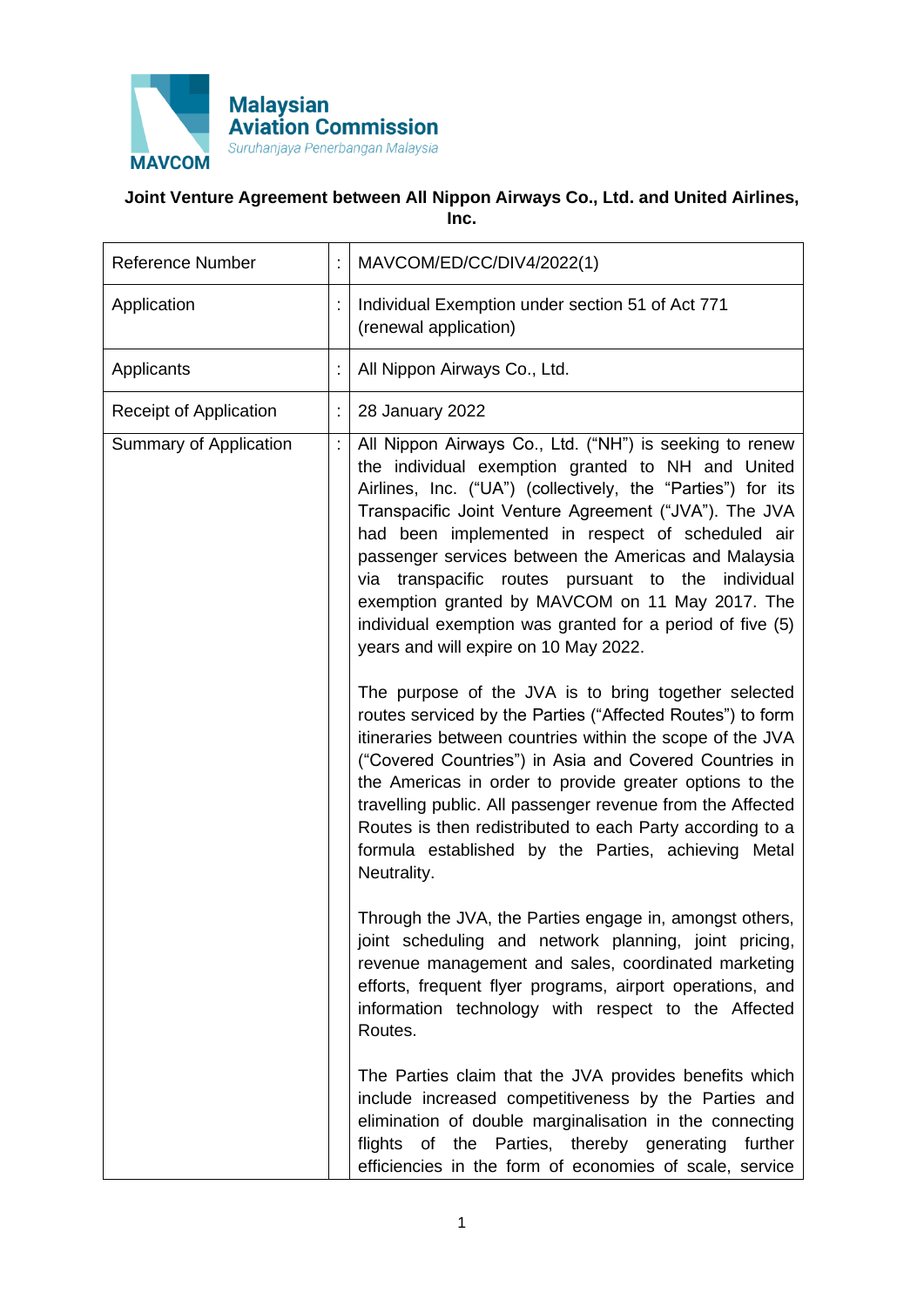

|              | expansion, seamless customer experience, frequent flyer<br>program harmonisation, and coordination of schedules<br>that result in greater consumer choice.<br>The Parties claim that the JVA provides the following<br>further benefits:<br>(a)<br>Better maintenance and the expansion of the<br>network of the Parties through joint sales and<br>marketing promotions;<br>Improvement in the quality of online connecting<br>(b)<br>services via Parties' hubs such as Tokyo Narita<br>Airport;<br>Expansion of fare products;<br>(c)<br>(d)<br>Achieving metal neutral choice for passengers<br>through the cooperation of the Parties' FFP;<br>Reduction in travelling time;<br>(e)<br>(f)<br>Expansion of the Parties' one-stop shopping offers<br>to corporate clients; and<br>Expansion of the Parties' network creates service to<br>(g)<br>49 airports that no other carrier combination is able<br>to currently offer. |
|--------------|-----------------------------------------------------------------------------------------------------------------------------------------------------------------------------------------------------------------------------------------------------------------------------------------------------------------------------------------------------------------------------------------------------------------------------------------------------------------------------------------------------------------------------------------------------------------------------------------------------------------------------------------------------------------------------------------------------------------------------------------------------------------------------------------------------------------------------------------------------------------------------------------------------------------------------------|
| Reference(s) | <b>MAVCOM's Decision granting an Individual Exemption to</b><br>the Parties' JVA dated 11 May 2017                                                                                                                                                                                                                                                                                                                                                                                                                                                                                                                                                                                                                                                                                                                                                                                                                                |
| Consultation | MAVCOM welcomes any party to submit written feedback<br>on the individual exemption renewal application regarding<br>the JVA between NH and UA.<br>Any written feedback shall be titled "Joint Venture<br>Agreement between All Nippon Airways Co., Ltd. and<br>United Airlines, Inc" and submitted to MAVCOM by email<br>to competition@mavcom.my by 14 March 2022.<br>If the feedback contains confidential information, the<br>party submitting the feedback shall clearly identify the<br>confidential information and provide a non-confidential<br>version of the feedback (with the confidential information<br>removed and replaced by the word ["CONFIDENTIAL"]).                                                                                                                                                                                                                                                        |